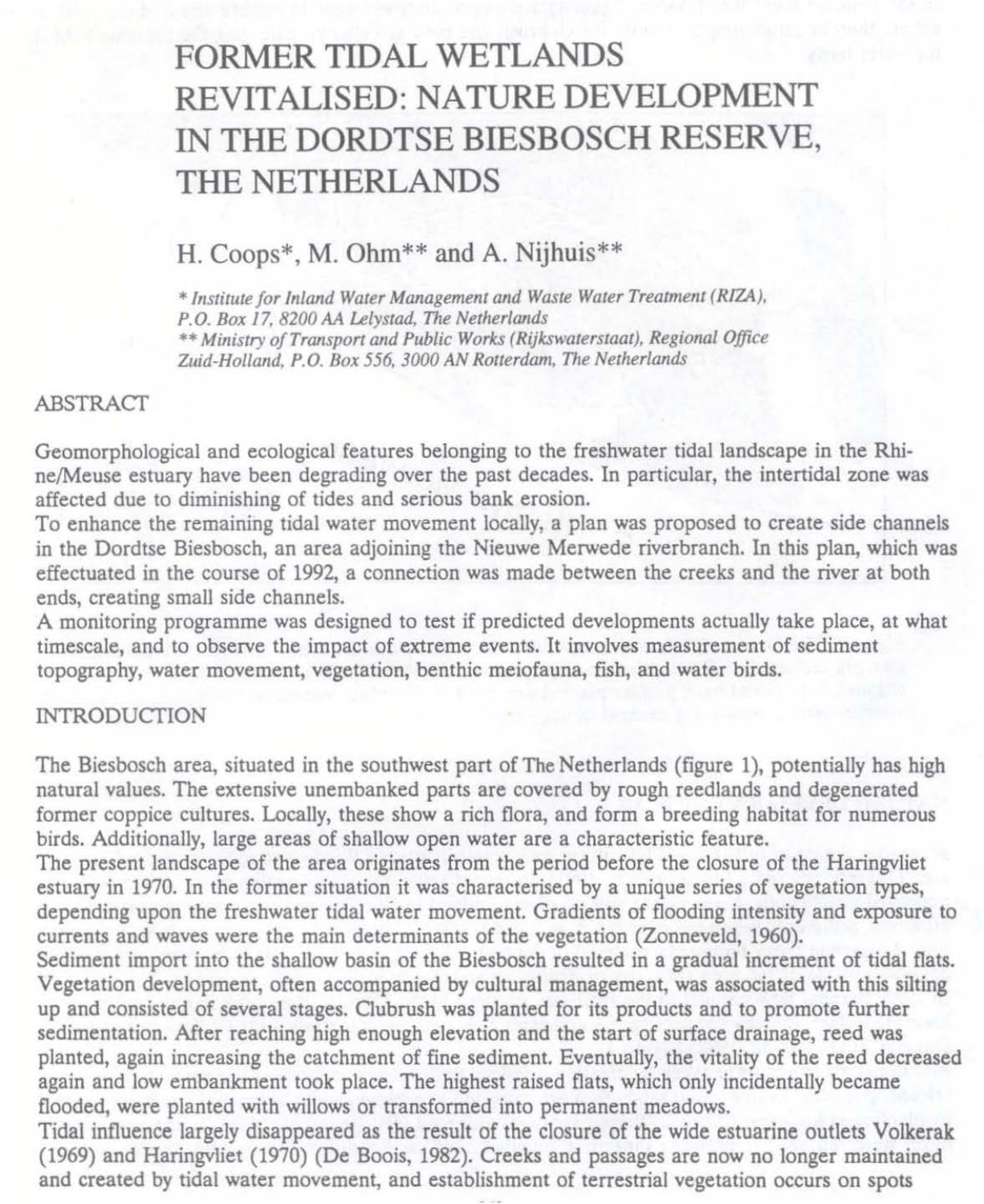formerly covered by clubrush and reed. Re-establishment of the Jatter does not occur due to the absence of tidal flats.

Severely contaminated sediment has filled up the smaller creeks, while unprotected banks lining the larger creeks are subject to substantial erosion.

In the Dordtse Biesbosch reserve (figure 1), the opportunity emerged to restore some of the tidal action, thereby improving conditions for clubrush and reed growth and enlarging the foraging habitat for water birds.



Figure 1. The Dordtse Biesbosch reserve with the main creeks. Elements of the nature development plan are indicated: 1. Reconstruction of groynes and breakwaters; 2. Lowered dam and entrance channel; 3. Lowered bank profiles planted with reed; 4. Mudflats planred with clubrush; *5.* Dam with valve culvert; 6. Newly dug channel through coppicewood.

# NATURE DEVELOPMENT PLAN

Measures aiming at increasing tidal current may result in allered flooding conditions of the Biesbosch area (Waterloopkundig Laboratorium, 1991). In recent years, the water quality of the River Rhine has improved significantly, lowering the risk of adverse effects of flooding and sedimentation on organisms. However, sediments deposited over the past decades often appear to be contaminated; to avoid the risk of exposing these sediments, material obtained by digging out creeks has to be removed to waste deposits outside of the area (Ministry of Transport and Public Works, 1989).

In 1992, channel flow parallel to the river was restored in the Dordtse Biesbosch nature reserve by lowering a dam, thereby connecting the upstream river with several creek ends (Rijkswaterstaat Directie Zuid-Holland, 1992) (figure 1).

Additional measures were taken by creating a sedimentation basin in front of the east entrance by relocating a dam; in this basin, sandy flats are expected to emerge, while sedimentation is stimulated by planting belophytes: clubrush *(Scitpus lacustris)* and reed *(Phragmûes australis).* In the area, small dykes were removed to promote superficial inundation of the floodplain forest. Also, shallow zones